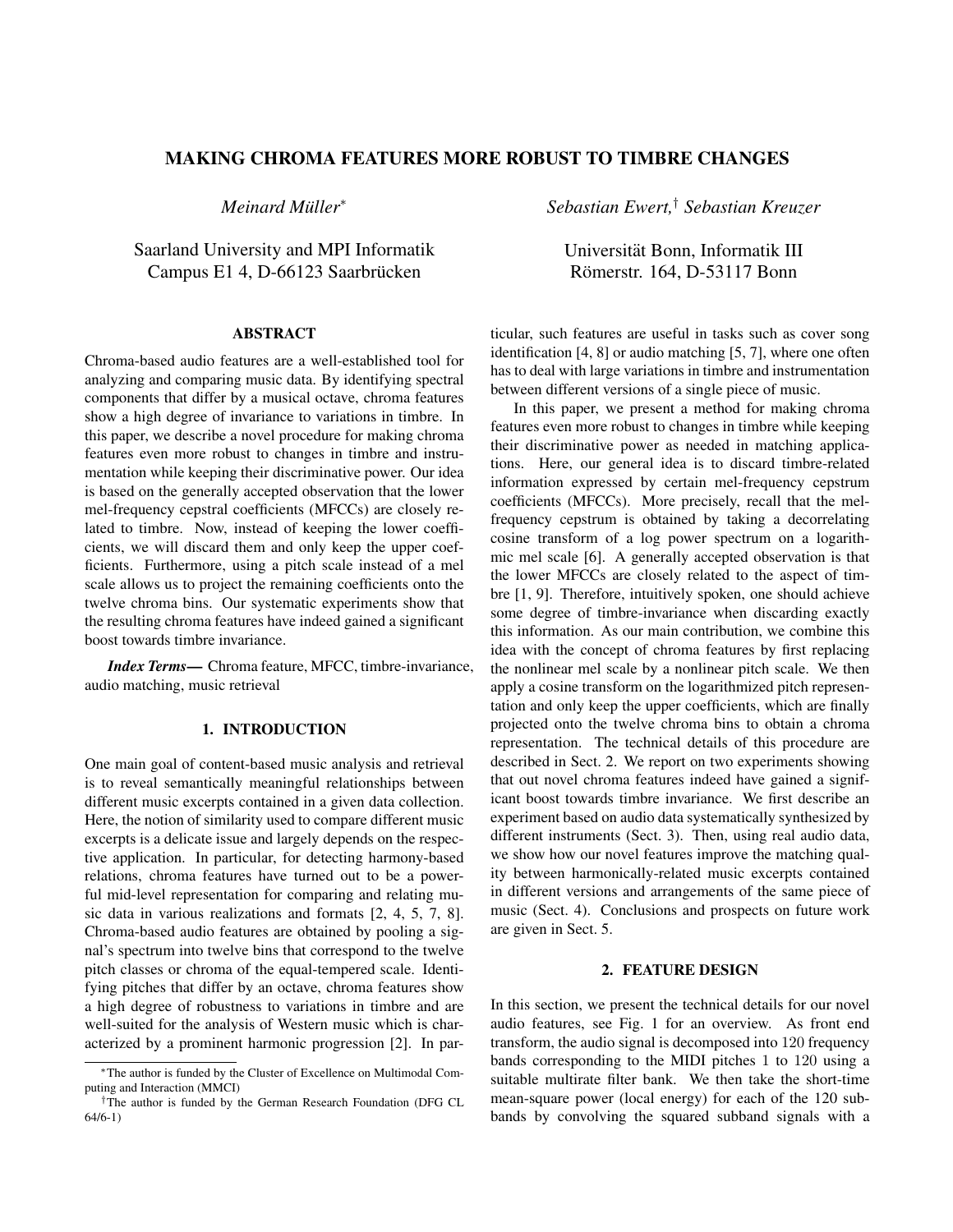| audio<br>signal<br>$\overline{\phantom{0}}$ | Pitch<br>represen-<br>tation<br>&<br>log scale | 120 | DCT<br>(cepstrum)<br>keeping<br>coefficients<br>[n:120] | 120<br>$n+1$<br>$\boldsymbol{n}$ | Zero<br>padding<br>&<br>inverse<br>DCT | 120 | Chroma<br>binning<br>&<br>normali-<br>zation | CRP(n)<br>C# |
|---------------------------------------------|------------------------------------------------|-----|---------------------------------------------------------|----------------------------------|----------------------------------------|-----|----------------------------------------------|--------------|
|---------------------------------------------|------------------------------------------------|-----|---------------------------------------------------------|----------------------------------|----------------------------------------|-----|----------------------------------------------|--------------|

**Fig. 1**. Overview of the computation of the CRP (chroma DCT-reduced log pitch) features.



**Fig. 2**. Various chromagrams of the theme's beginning of the second Waltz, Jazz Suite No. 2 by Shostakovich. (a)/(b): Conventional chromagram of string/trombone version. (c)/(d): CRP(55) chromagram of string/trombone version. All chroma vectors are normalized.

rectangular window corresponding to 200 ms with a 50% overlap. The resulting feature representation has a resolution of 10 Hz (10 features per second) and is referred to as *pitch representation*. To obtain a conventional chroma representation (chromagram), one adds up the corresponding values of the pitch representation that belong the same chroma yielding a 12-dimensional vector for each analysis window. We refer to [7] for details and to Fig. 2 for an illustration.

For our novel audio features, we process the pitch representation before doing the chroma binning. The steps are similar to the ones in the computation of MFCCs [6], where one uses a mel scale instead of a pitch scale. First the pitch representation is logarithmized. Here, we replace each value  $v$  by  $log(C \cdot v + 1)$  with a positive constant C. In our experiments,  $C = 1000$  turned out to be a suitable value, even though any value between 100 and 10000 produced a similar result. Then, we apply a discrete cosine transform (DCT) of size 120 to each of the 120-dimensional logarithmized pitch vectors. The resulting 120 coefficients have a similar interpretation as the MFCCs. In particular, the lower coefficients are related to timbre as observed by various researchers, see [1, 9] and the references therein. Now our goal of achieving timbreinvariance is the exact opposite of the goal of capturing timbre. Therefore, we discard the information given by the lower  $n-1$  coefficients for a parameter  $n \in [1:120]$  by setting them to zero while leaving the upper coefficients unchanged. Each resulting 120-dimensional vector is then transformed by

the inverse DCT and projected onto the twelve chroma bins to obtain a 12-dimensional chroma vector. Finally, all chroma vectors are normalized to have unit length. The resulting audio features are referred to as  $CRP(n)$  (chroma DCT-reduced log pitch) features, see Fig. 1.

As illustration, we consider the second Waltz of the Jazz Suite No. 2 by Shostakovich, which also serves as running example in the subsequent sections. The theme of this piece appears four times played in four different instrumentations (strings, clarinet, trombone, tutti). Furthermore, there are significant differences between the four themes with respect to secondary voices. Due to these differences, the resulting conventional chromagrams may strongly deviate from each other. This is illustrated by Fig. 2 (a) and (b) showing the conventional chromagrams of the theme's beginning of the first (strings) and third (trombone) excerpt in an interpretation by Yablonsky. Contrary, the corresponding two CRP(55) chromagrams as shown in (c) and (d) coincide to a much larger degree.

#### **3. EXPERIMENTS ON CHORD CHROMA CLASSES**

We quantitatively compared our  $CRP(n)$  features for various parameters  $n \in [1:120]$  with some commonly used chroma types including two freely available chroma implementations by Ellis [3] (Chroma-IF-Ellis, Chroma-P-Ellis) as well as the conventional chroma features described in Sect. 2 (Chroma-Pitch). In all cases, the feature resolution was roughly 10 Hz and all chroma vectors were normalized. The various chroma types will serve as baseline to illustrate the boost of robustness achieved by  $CRP(n)$  features.

In our first experiment, we used systematically synthesized audio material. To this end, we created a MIDI file containing all possible single pitches (1-chords), duads (2 chords) and triads (3-chords) within a fixed octave. This resulted in  $12 + \binom{12}{2} + \binom{12}{3} = 220$  chords. The MIDI file was then synthesized in 24 different ways using eight different instruments each playing the file in three different octaves. Here, we used the software Cubase in combination with a high quality sample library. Fixing a specific chroma type, we converted each of the resulting 24 audio files into a chromagram. Next, for each of the 220 chords we formed a class consisting of 48 chroma vectors—one representative chroma vector within the attack and one within the sustain phase of each of the 24 realizations of the respective chord. The classes are referred to as chord chroma classes. The distance between two normalized chroma vectors was computed using the cosine distance  $(1 - \langle \cdot, \cdot \rangle)$ .

Now, disregarding timbre and dynamics, any two chroma vectors within a chord chroma class are considered as similar, whereas two chroma vectors from different classes are considered as dissimilar. To measure the degree of timbre invariance of a given chroma type, we computed the distances between any two chroma vectors that belong to the same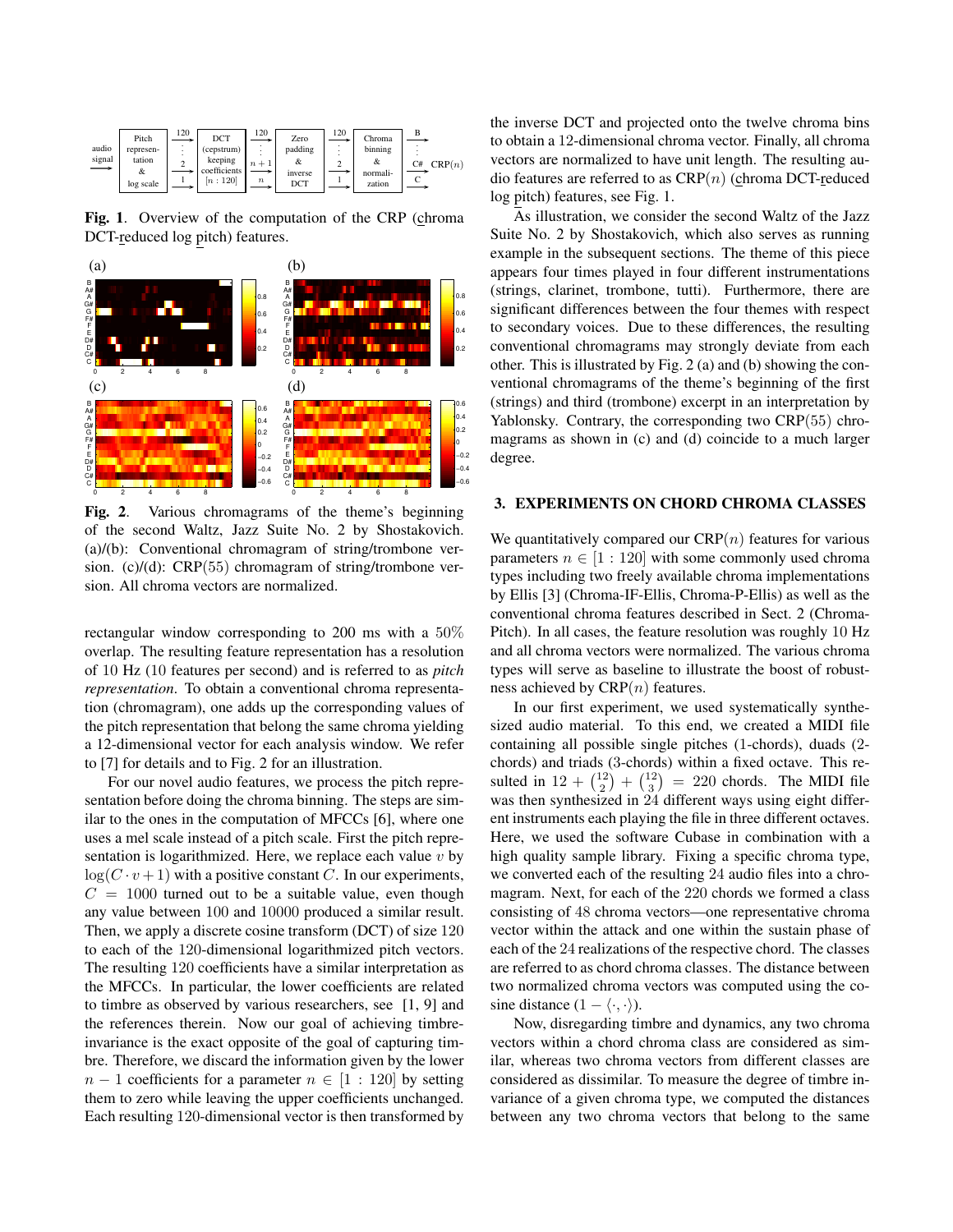| Chroma type     | $\mu_{\Omega}$ | $\mu_{\rm I}$ |       |  |
|-----------------|----------------|---------------|-------|--|
| Chroma-IF-Ellis | 0.66           | 0.35          | 1.88  |  |
| Chroma-P-Ellis  | 0.42           | 0.18          | 2.38  |  |
| Chroma-Pitch    | 0.75           | 0.23          | 3.26  |  |
| CRP(35)         | 0.99           | 0.10          | 10.30 |  |
| CRP(55)         | 1.00           | 0.10          | 9.83  |  |
| CRP(75)         | 1.00           | 011           | 8.76  |  |

**Table 1**. Performance of several chroma types in the experiments on chord chroma classes.

chord chroma class. Let  $\mu_I$  be the average over the resulting  $220 \cdot {48 \choose 2}$  distances. Note that  $\mu_I$  should be small in the case that the chroma type has a high degree of timbre invariance. Similarly, we computed the average distance  $\mu_{\rm O}$  over any two chroma vectors from different chord chroma class. Note that  $\mu_{\rm O}$  should be large to guarantee discriminate power of a chroma types. Finally, we form the quotient  $\rho := \mu_{\Omega}/\mu_{\text{I}}$ which expresses the across-class distance  $\mu_{\rm O}$  relative to the within-class distance  $\mu_I$ . Table 1 shows the values  $\mu_I$ ,  $\mu_O$ , and  $\rho$  for various chroma types. Note that the within-class distance drastically decreases for our  $CRP(n)$ , while retaining the discriminative power even for large  $n$ .

## **4. EXPERIMENTS BASED ON AUDIO MATCHING**

Our second experiment was conducted on real audio data and is motivated by an application referred to as *audio matching*: given a short query audio clip, the goal is to automatically retrieve all musically (harmonically) similar excerpts in different versions and arrangements of the same underlying piece of music [5, 7]. We will compare the  $CRP(n)$  features with conventional chroma features by means of several performance measures that express the matching quality.

As basis for the matching procedure, we use a distance function locally comparing a query sequence with a given database sequence. Let  $X = (X(1), X(2), \ldots, X(K))$  and  $Y = (Y(1), Y(2), \ldots, Y(L))$  be the feature sequences of the query and the database, respectively. (In our case, the features  $X(k)$ ,  $k \in [1: K]$ , and  $Y(\ell)$ ,  $\ell \in [1: L]$ , are normalized chroma vectors.) Then, we define a distance function  $\Delta : [1 : L] \to \mathbb{R} \cup {\infty}$  between X and Y using a variant of dynamic time warping (DTW):

$$
\Delta(\ell) := \frac{1}{K} \min_{a \in [1:\ell]} \Big( \text{DTW}\big(X, Y(a:\ell)\big) \Big), \qquad (1)
$$

where  $Y(a : \ell)$  denotes the subsequence of Y starting at index a and ending at index  $\ell \in [1 : L]$ . Furthermore,  $DTW(X, Y(a : \ell))$  denotes the DTW distance between X and  $Y(a : \ell)$  with respect to a suitable local cost measure (in our case, the cosine distance). For details on DTW and the distance function, we refer to [7]. The interpretation of  $\Delta$  is as follows: a small value  $\Delta(\ell)$  for some  $\ell \in [1 : L]$ indicates that the subsequence of Y starting at frame  $a_{\ell}$  (with  $a_{\ell} \in [1:\ell]$  denoting the minimizing index in (1)) and ending at frame  $\ell$  is similar to X.

Having this interpretation in mind, the two following properties of  $\Delta$  are of crucial importance in view of the audio matching application. First, the semantically correct matches (in the following referred to as *true matches*) should correspond to local minima of  $\Delta$  close to zero (thus avoiding false negatives). We capture this property by defining  $\mu_1^X$ and  $\max_{I}^{X}$  to be the average respective maximum of  $\Delta$  over all indices that correspond to the local minima of the true matches for a given query X. Second,  $\Delta$  should be well above zero outside a neighborhood of the desired local minima (thus avoiding false positives). Here, we define  $\mu_{\rm O}^X$  and  $\min_{\mathcal{O}}^X$  to be the average respective minimum of  $\Delta$  over all indices outside these neighborhoods. From the above, it is clear that  $\mu_1^X$  and  $\max_1^X$  should be small whereas  $\mu_0^X$  and  $\min_0^X$ should be large. Similar to Sect. 3, we express these two properties within a single number, respectively, by defining the quotients  $\rho_{\mu}^X = \mu_{\mathcal{O}}^X / \mu_{\mathcal{I}}^X$  and  $\rho_{\min}^X = \max_{\mathcal{I}}^X / \min_{\mathcal{O}}^X$ .

We illustrate the definition of ∆ by means of our Shostakovich example from Sect. 2. Suppose our database consists of two interpretations (Yablonsky, Chailly) of the Waltz. Recall that the theme appears four times in the piece. Let  $E_1$ to  $E_4$  denote the corresponding excerpts in the first and  $E_5$ to  $E_8$  in the second recording. Now, using  $E_3$  (trombone) as query, one has eight true matches. Using conventional chroma features, seven of the eight matches (except of  $E_5$ ) are indeed indicated by local minima of the resulting distance function  $\Delta$ , see the gray curve of Fig. 3. However, due to the above mentioned differences in timbre, most of these local minima are not well developed and have relatively large  $\Delta$ -values. Now, using our CRP $(n)$  features, one obtains for all eight true matches (even for  $E_5$ ) much more concise local minima, see the black curve of Fig. 3. This demonstrates that the choice of a chroma type has a significant impact on the final matching quality.

In order to quantitatively evaluate the  $CRP(n)$  features for various parameters  $n \in [1:120]$  and the other chroma types, we generated a database consisting of 31 audio recordings of 12 different pieces comprising classical and popular music by Bach, Shostakovich, Wagner, Queen, Genesis, Beatles, and others. For each piece there are at least two different recordings typically comprising the original version and an arrangement (e.g., piano version of an orchestral piece) or cover song. For each piece, we picked an excerpt and manually annotated all musically similar excerpts within all the recordings. These excerpts are the *true matches* when using any of these excerpts as query. For example, the database contains two versions (Yablonsky, Chailly) of the Shostakovich example with the above mentioned 8 annotated excerpts. Altogether, we annotated 90 excerpts with an average length of 30 seconds. We used any of these excerpts as query, computed the distance functions over all database audio files, and derived the values  $\mu_1^X$ ,  $\max_1^X$ ,  $\mu_0^X$ ,  $\min_0^X$ ,  $\rho_{\mu}^X$ , and  $\rho_{\min}^X$ . Averaging over all 90 queries, we obtain the corresponding numbers  $\mu_I$ , max<sub>I</sub>,  $\mu_{\rm O}$ , min<sub>O</sub>,  $\rho_{\mu}$ , and  $\rho_{\rm min}$ . Note that  $\rho_{\mu}$  is not the quotient of